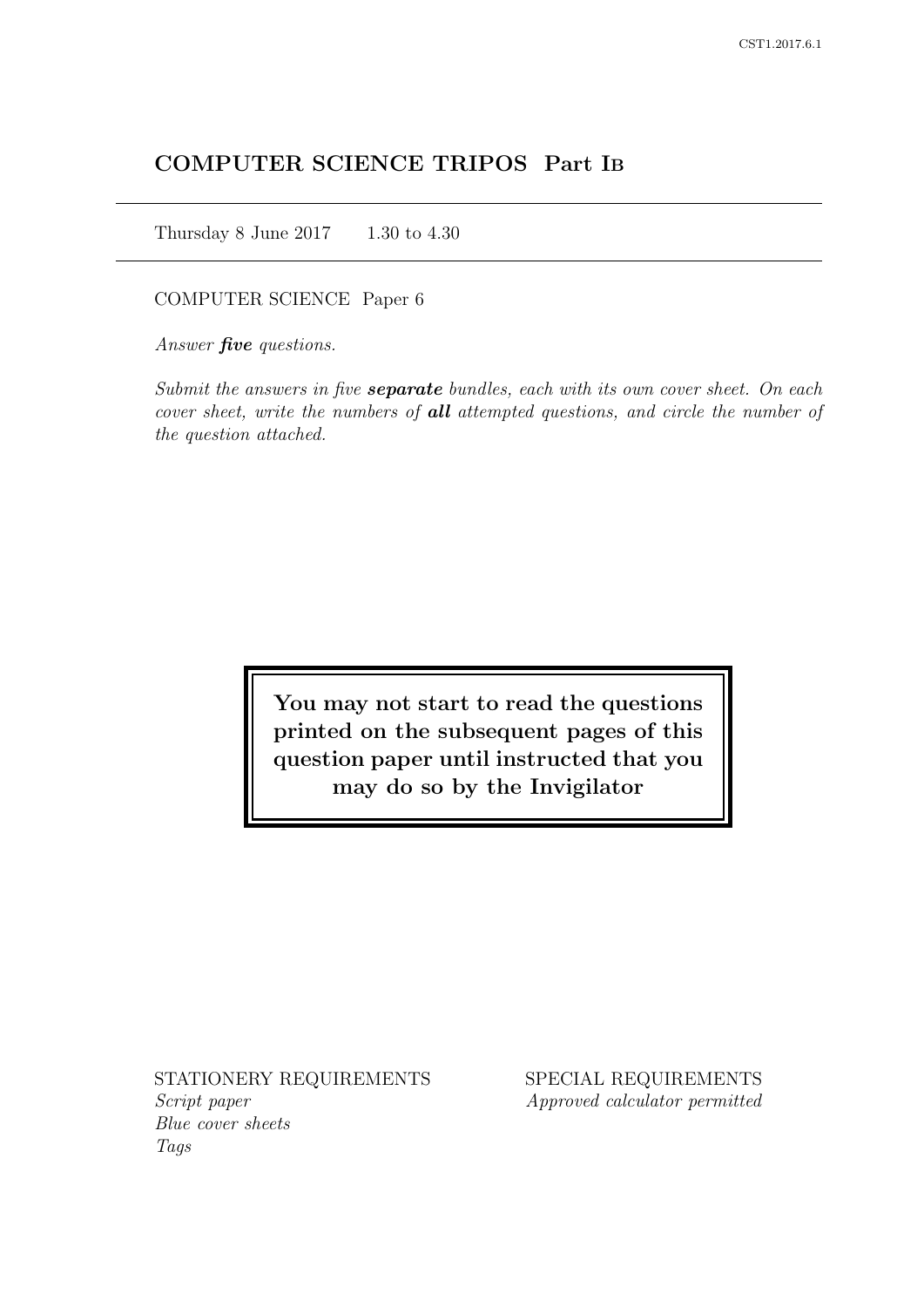#### 1 Complexity Theory

Let  $S \subseteq \mathbb{N}$  be a set of numbers. We write bins for the set of binary strings (i.e. strings in  $\{0,1\}^*$  x such that x is a binary representation of a number in S. We also write unS for the set  $\{a^k \mid k \in S\}$  where the notation  $a^k$  means the string consisting of  $k$  repetitions of the letter  $a$ .

(a) Suppose bin $S \in \mathsf{TIME}(2^{cn})$  for some constant c. Prove that  $unS \in \mathsf{P}$ .

[4 marks]

- (b) Give definitions of the complexity classes  $\mathsf{L}$  and  $\mathsf{NL}$ . [4 marks]
- $(c)$  Prove that:
	- (*i*) bin $S \in$  **SPACE**(*n*) if, and only if, un $S \in L$ ; and
	- (*ii*) bin $S \in \text{NSPACE}(n)$  if, and only if, un $S \in \text{NL}$ .

[6 marks]

(d) Recall that Reach is the problem of reachability in directed graphs. Using part  $(c)$  or otherwise, show that, if Reach were in L, it would follow that  $SPACE(n) = NSPACE(n)$ . State carefully any standard results that you use. [6 marks]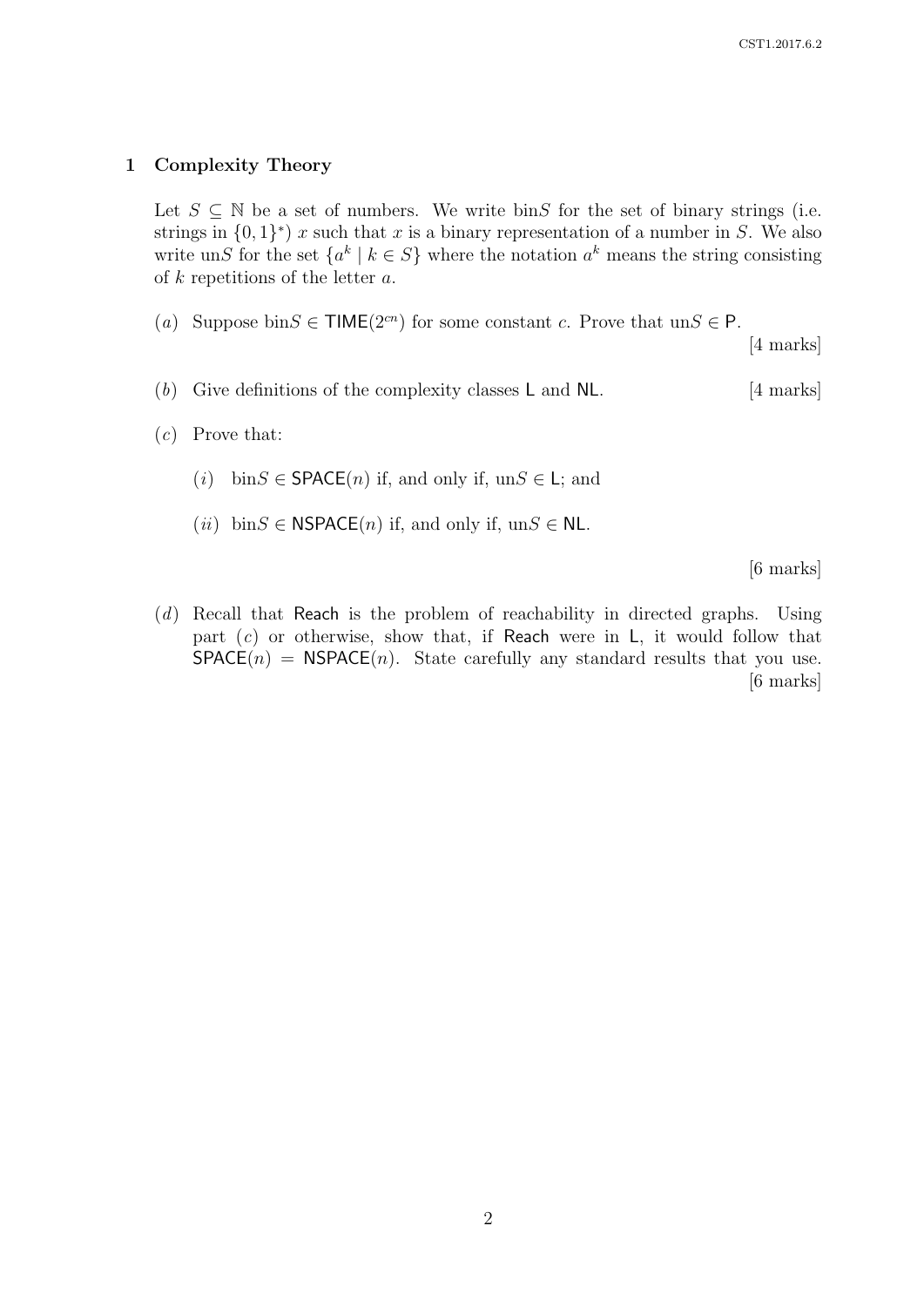# 2 Complexity Theory

Define DOUBLE-SAT to be the set of Boolean formulas  $\phi$  in CNF such that  $\phi$  is satisfied by at least two distinct assignments of truth values to its variables.

Your task is to prove that DOUBLE-SAT is NP-complete. In order to do this, you need to do the following.

| $(a)$ Give a definition of <i>polynomial-time reductions</i> . | [2 marks] |
|----------------------------------------------------------------|-----------|
| $(b)$ Give a definition of the complexity class NP.            | [2 marks] |
| (c) Using parts (a) and (b), give a definition of NP-hardness. | [2 marks] |
| $(d)$ Using the above, give a definition of NP-completeness.   | [2 marks] |
|                                                                |           |

- (e) Give a proof that polynomial-time reductions are closed under composition. [3 marks]
- (f) Prove that DOUBLE-SAT satisfies all parts of the definition in  $(d)$ . In your proof, you should make clear where each of the above parts is used. In addition, you may use any standard results about the complexity of Boolean satisfiability, as long as they are clearly stated. [9 marks]

# 3 Computation Theory

- (a) Give register machine programs for the following operations:
	- $(i)$  Non-destructively copying the contents of register X to register Y. [2 marks]
	- (*ii*) Assigning to registers X and Y the values 0 and  $2^x(2y+1)$ , where x and y are the starting values in X and Y. [3 marks]
	- (*iii*) Assigning to registers X and Y the values x and y, where 0 and  $2^x(2y+1)$ are the starting values in X and Y. [5 marks]
- (b) What does it mean that a register machine decides the Halting Problem? Prove that no such register machine exists. [10 marks]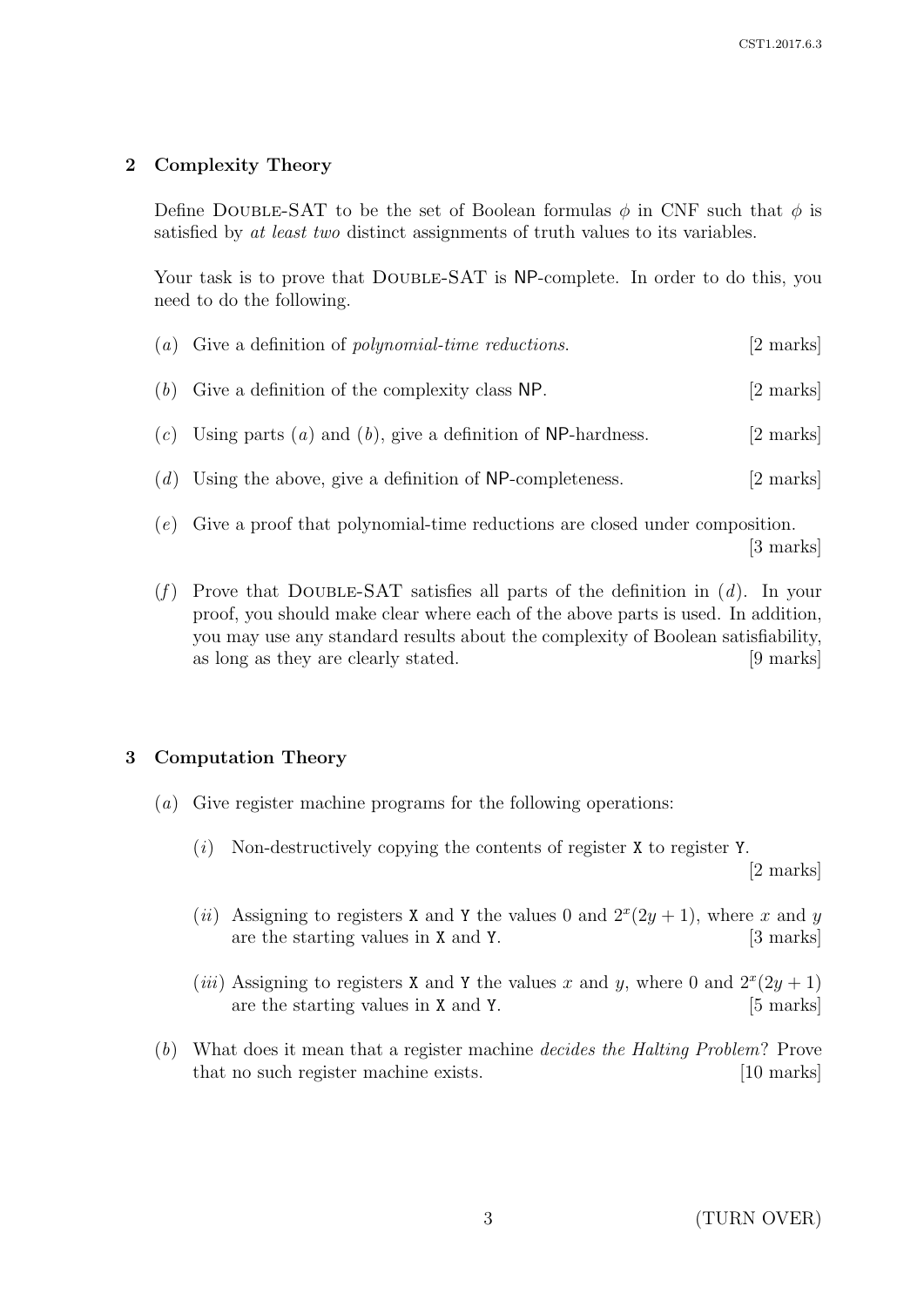#### 4 Computation Theory

- (a) Explain what it means for a partial function  $h$  to be defined by *primitive* recursion from partial functions  $f$  and  $g$ . Why is  $h$  a totally defined function if  $f$  and  $g$  are? [5 marks]
- (b) (i) Define the class of *primitive recursive* functions.  $[5 \text{ marks}]$ 
	- (*ii*) For each  $n \in \mathbb{N}$ , show that the constant function  $\mathbb{N} \rightarrow \mathbb{N}$  with value *n* is primitive recursive. [2 marks] primitive recursive.
	- (*iii*) Explain why it is the case that not every function  $\mathbb{N}\rightarrow\mathbb{N}$  is primitive recursive, carefully stating any general results you use. [3 marks] recursive, carefully stating any general results you use.
- (c) Given  $e \in \mathbb{N}^2 \to \mathbb{N}$  and  $n \in \mathbb{N}$ , let  $e_n \in \mathbb{N} \to \mathbb{N}$  be the function given by  $e_n(x) = e(n, x)$ . Suppose that e is primitive recursive.
	- (i) Show that each  $e_n$  is primitive recursive. [1 mark]
	- $(ii)$  Using a suitable diagonalisation argument, or otherwise, prove that it cannot be the case that for all primitive recursive functions  $f \in \mathbb{N} \rightarrow \mathbb{N}$ <br>there exists  $n \in \mathbb{N}$  with  $e_n$  equal to f. [4 marks] there exists  $n \in \mathbb{N}$  with  $e_n$  equal to f.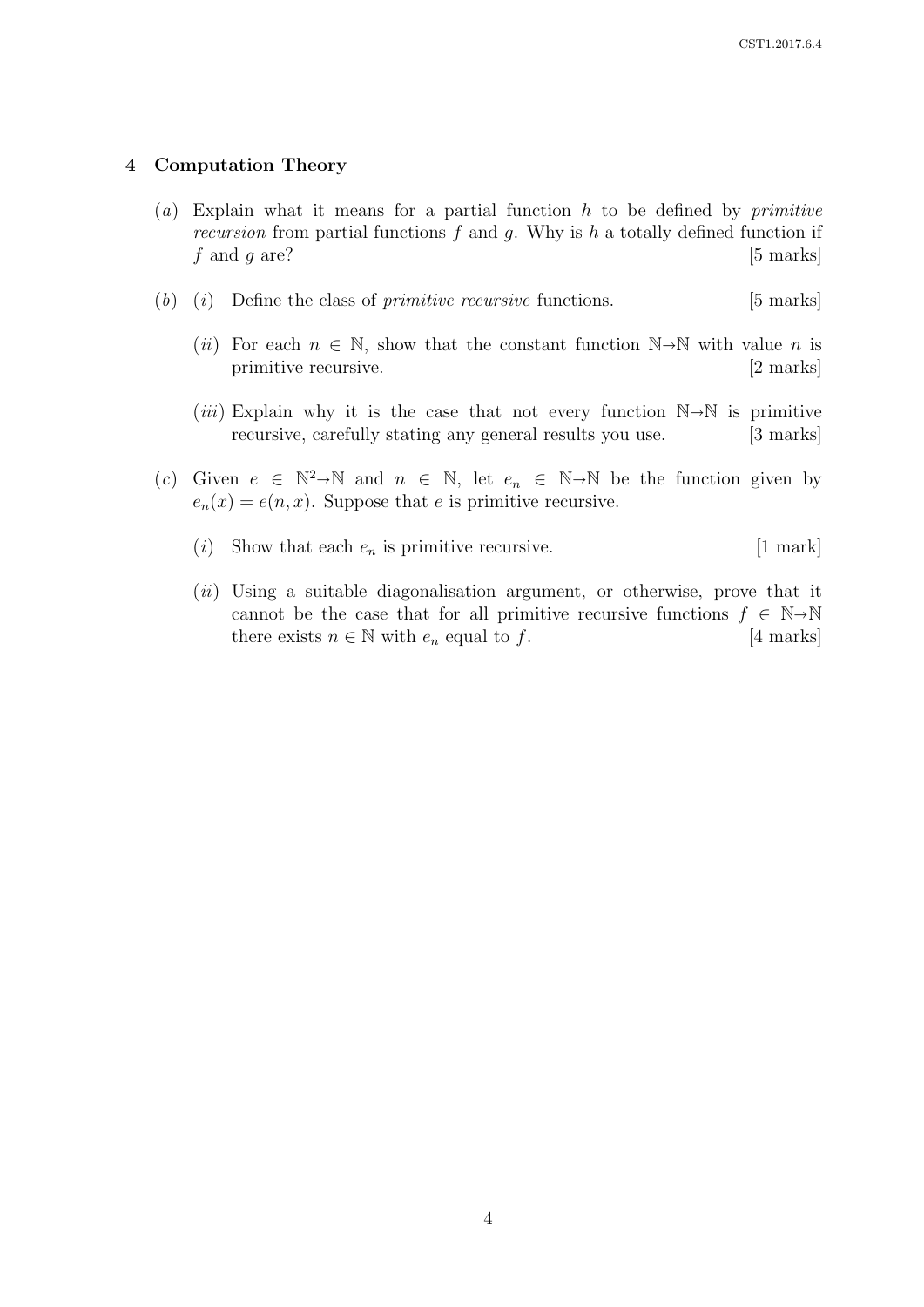## 5 Logic and Proof

- (a) Exhibit an interpretation in S4 modal logic that simultaneously satisfies the formulas  $P \wedge Q$ ,  $\Box (P \vee Q)$ ,  $\Diamond \neg P$ ,  $\Diamond \neg Q$  at a particular world, w. [5 marks]
- (b) For each of the following sets of clauses, either exhibit a model or show that none exists. Below,  $a$  and  $b$  are constants, while  $x, y$  and  $z$  are variables. Briefly justify your answers.

(i)

$$
\{\neg R(x, y), R(f(x), f(y))\}\
$$

$$
\{R(a, b)\} \{\neg R(x, x)\}\
$$

$$
\{\neg R(y, x), R(y, z), \neg R(x, z)\}\
$$

[7 marks]

(ii)

$$
\{\neg Q(x, y), \neg Q(y, x), R(x)\}\
$$
  

$$
\{\neg P(a, y), Q(y, y)\}\
$$
  

$$
\{\neg Q(x, y), P(b, x)\}\
$$
  

$$
\{P(z, b), P(x, y)\}\
$$
  

$$
\{\neg R(b), \neg R(y)\}\
$$

[8 marks]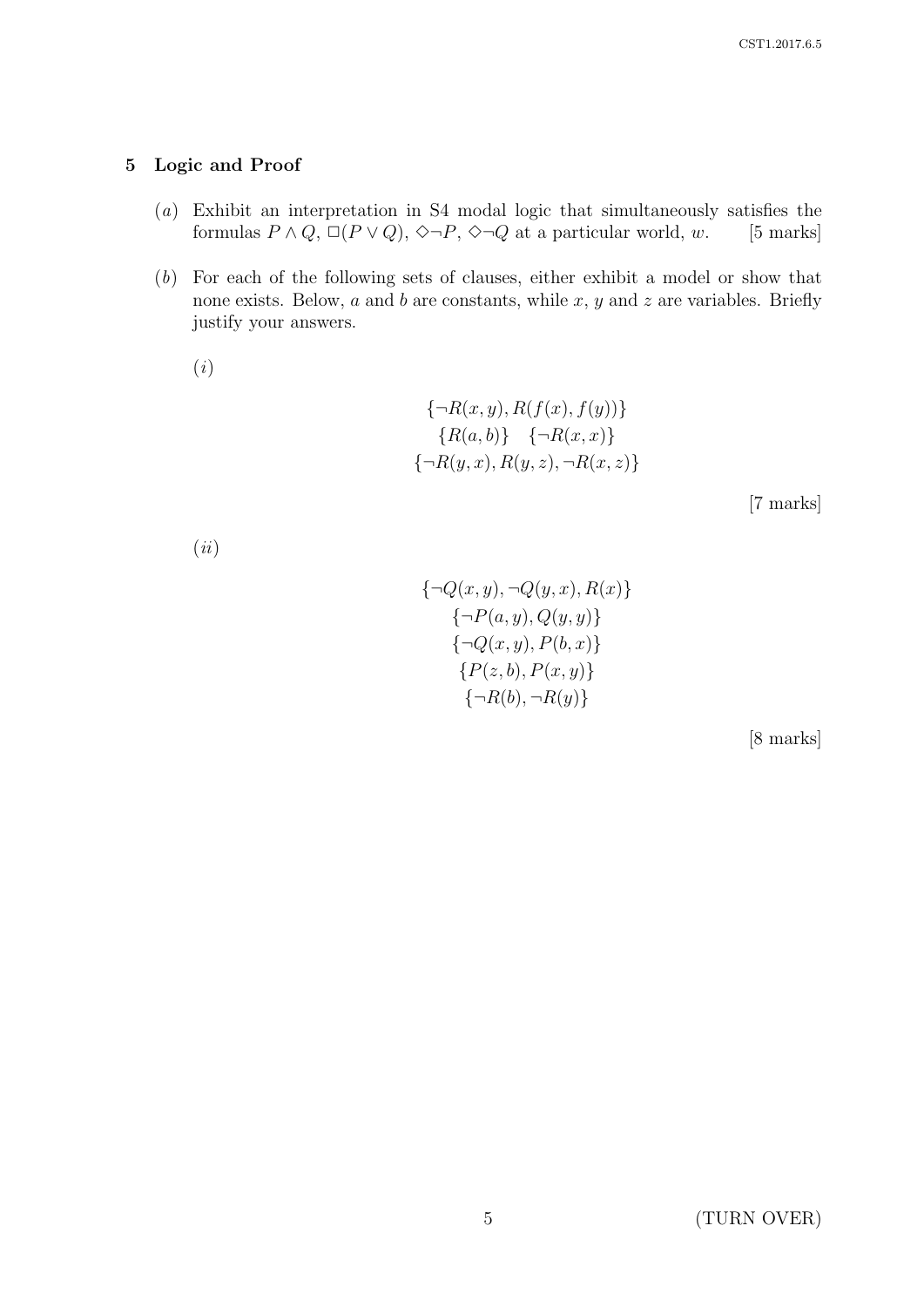## 6 Logic and Proof

(a) Draw ordered binary decision diagrams (BDDs) for each of the following formulas, thereby identifying which of them are logically equivalent.

$$
P \to (Q \to R)
$$
  
\n
$$
P \to (R \to Q)
$$
  
\n
$$
(\neg Q \lor R) \lor \neg P
$$
  
\n[8 marks]

(b) A mysterious propositional connective,  $\odot$ , has the following right-side sequent calculus rule,  $(③r)$ :

$$
\frac{\Gamma, A, B \Rightarrow \Delta}{\Gamma \Rightarrow \Delta, A \odot B}
$$

Present the corresponding left-side sequent calculus rule,  $(\odot l)$ , along with the truth table for  $\odot$ . [6 marks]

 $(c)$  For the following formula, either exhibit a formal proof (using the sequent calculus, augmented with the  $(Or)$  rule above) or exhibit a falsifying interpretation:

$$
\Rightarrow \exists x (P(x) \odot Q(x)), (\forall x P(x)) \land (\forall x Q(x))
$$

[6 marks]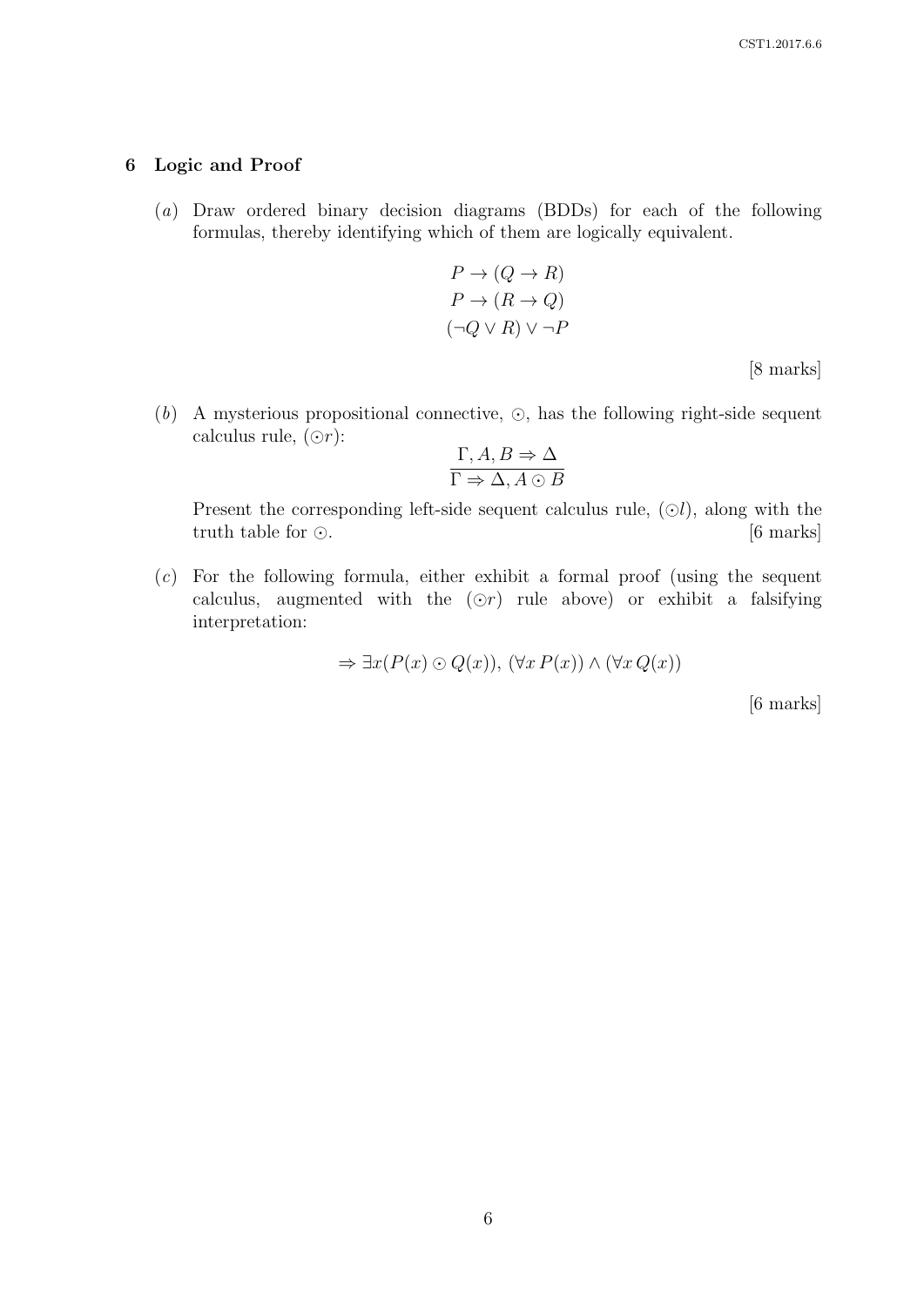#### 7 Mathematical Methods for Computer Science

(a) For an inner product space  $V = \mathbb{R}^4$  with Euclidean norm and a set of vectors  $\{w, x, y, z\} \in V$ 

$$
w = \left(-\frac{1}{2}, \frac{1}{2}, -\frac{1}{2}, \frac{1}{2}\right) \qquad x = \left(-\frac{1}{2}, \frac{1}{2}, \frac{1}{2}, -\frac{1}{2}\right)
$$
  

$$
y = \left(\frac{1}{2}, \frac{1}{2}, -\frac{1}{2}, -\frac{1}{2}\right) \qquad z = \left(\frac{1}{2}, \frac{1}{2}, \frac{1}{2}, \frac{1}{2}\right)
$$

demonstrate both whether the vectors  $\{x, y, z, w\}$  form an *orthogonal system*, and whether they form an *orthonormal system*. [4 marks]

- (b) Let  $f[n]$  for  $n = 0, 1, 2, \dots, N-1$  be a discrete data sequence of N complex values, where  $N = 2^Z$  is some integer power of 2.
	- (i) Define the Discrete Fourier Transform (DFT) of  $f[n]$ , a discrete sequence  $F[k]$ , as a series using complex exponentials. In terms of N, how many complex multiplications would be required to compute  $F[k]$  explicitly? Then define W, the primitive  $N^{th}$  root of unity, and now re-express your series for  $F[k]$  in terms of W. [4 marks]
	- (ii) Now express your DFT sequence  $F[k]$  using a series with only  $N/2$  terms, by capturing the second half of the series within the first half, and show that fewer complex multiplications are required. [4 marks]
	- (*iii*) Now show that separating  $F[k]$  into two new sequences of half-length, each of which computes only  $N/2$  coefficients  $F[k]$ , leads to a very efficient recursive form. How many times can this halving process be repeated? Ultimately how many complex multiplications are therefore required for this Fast Fourier Transform (FFT)? For 'big data' applications requiring a DFT on a billion data values, what speed-up factor can be expected by using an FFT instead of explicitly computing a DFT? [4 marks]
- (c) Piecewise continuous and absolutely integrable functions  $f(x), g(x) : \mathbb{R} \to \mathbb{C}$ have Fourier transforms  $F(\omega)$  and  $G(\omega)$ , respectively. Let  $h(x) = (f * q)(x)$  be the convolution of  $f(x)$  and  $q(x)$ :

$$
h(x) = \int_{-\infty}^{\infty} f(x - y)g(y)dy
$$

Prove that  $H(\omega)$ , the Fourier transform of  $h(x)$ , is simply the product:

$$
H(\omega) = 2\pi F(\omega) \cdot G(\omega)
$$

[4 marks]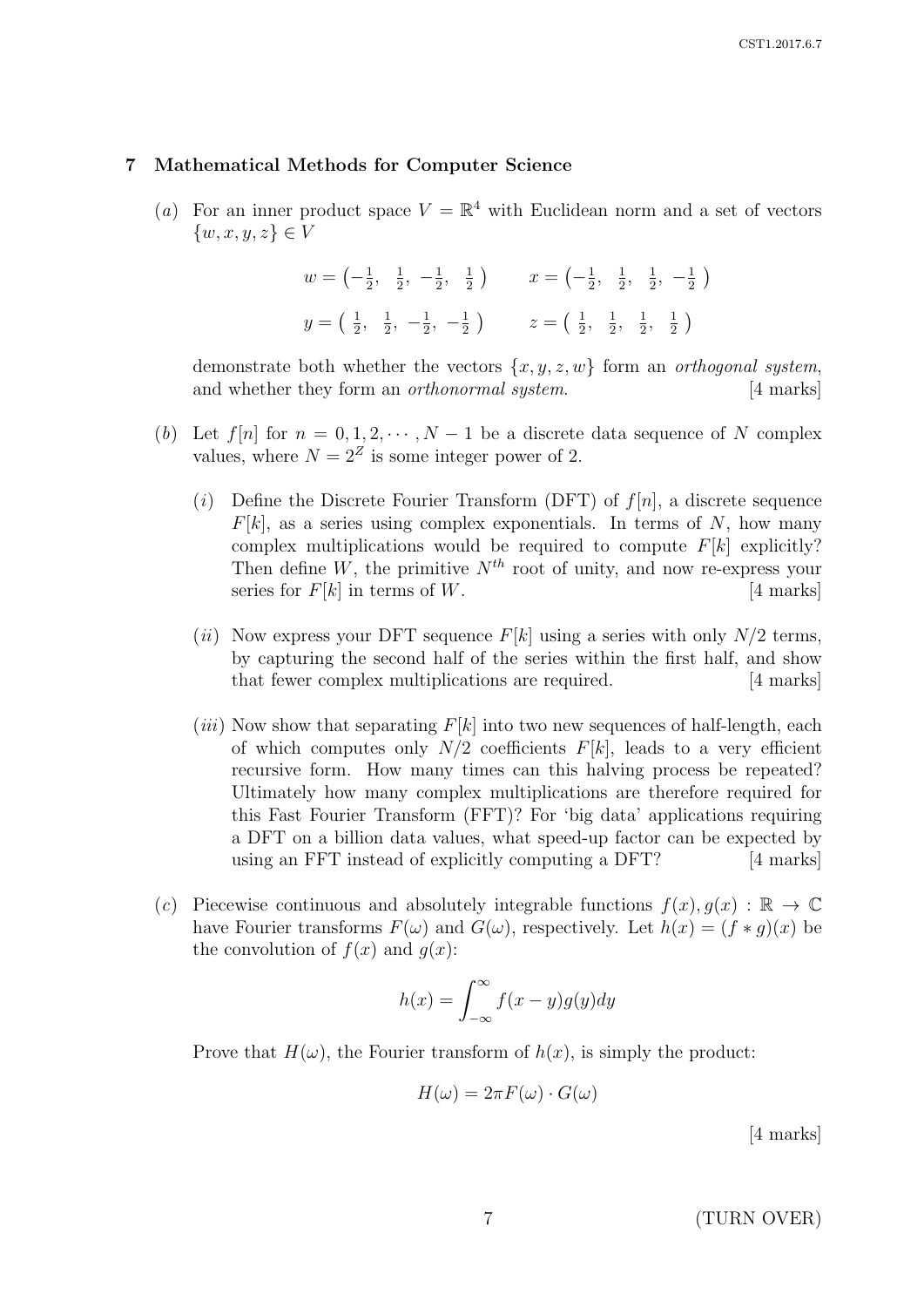#### 8 Mathematical Methods for Computer Science

- $(a)$   $(i)$  State the central limit theorem. [2 marks]
	- $(ii)$  Consider a binomially distributed random variable T with parameters  $\text{Bin}(n,p)$  where *n* is a positive integer and  $0 < p < 1$ . Using the central limit theorem derive an approximation to the probability  $\mathbb{P}(T > d)$ where  $d \in (0, n)$  and where *n* is sufficiently large. [4 marks]
- (b) Let  $(X_n)_{n\geq 1}$  be a Markov chain on the states  $\{0,1,2\}$  with transition matrix

$$
P = \begin{pmatrix} 0 & 0 & 1 \\ 0 & 1 - \alpha & \alpha \\ 1 - \alpha & \alpha & 0 \end{pmatrix}
$$

where  $0 < \alpha < 1$ .

- (i) Draw the state space diagram for the Markov chain  $X_n$ . [2 marks]
- (ii) Explain why  $X_n$  is an irreducible, recurrent and aperiodic Markov chain. [6 marks]
- (*iii*) Define an equilibrium distribution  $\pi = (\pi_0, \pi_1, \pi_2)$  for the Markov chain  $X_n$ and determine  $\pi$ . [6 marks]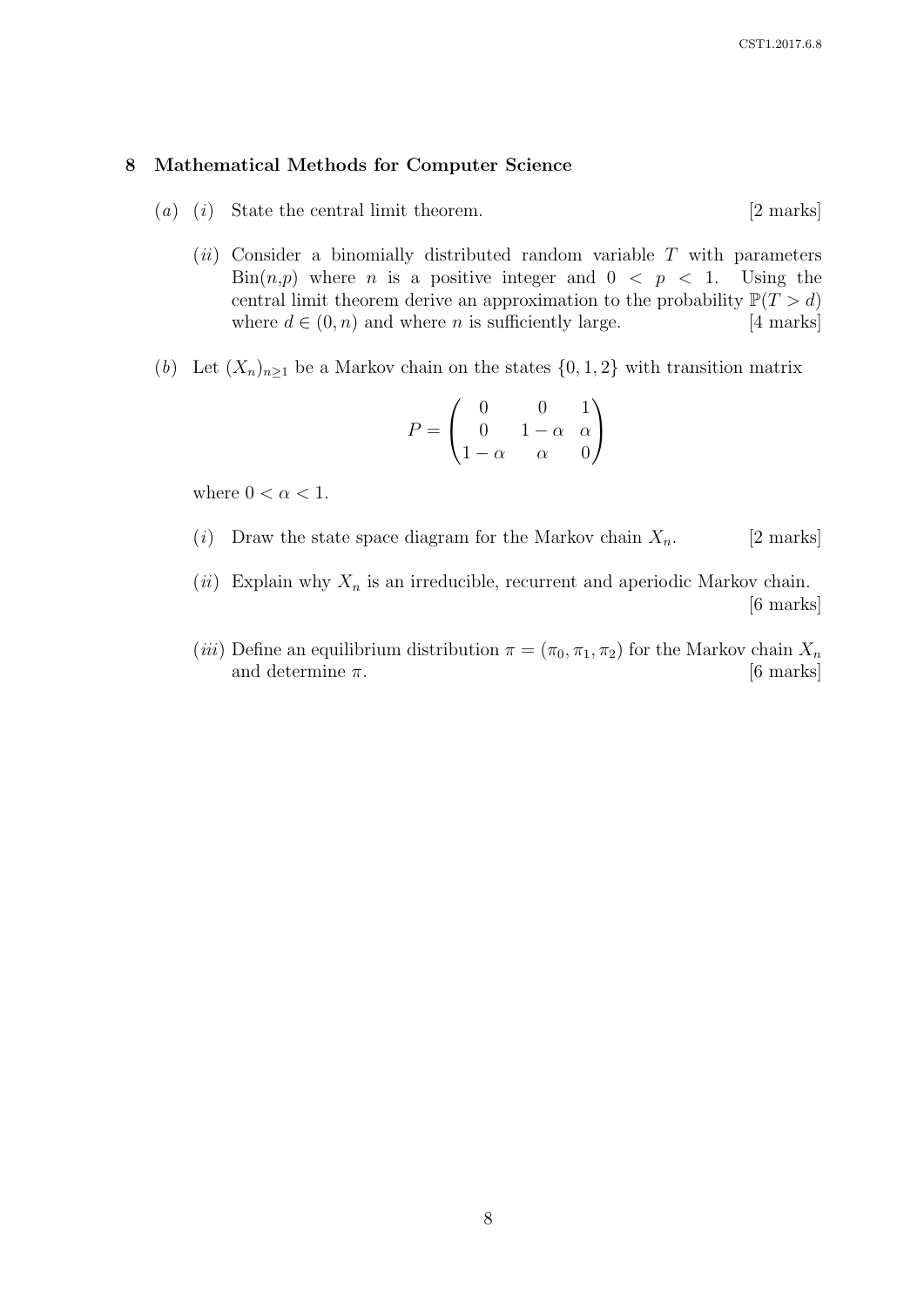# 9 Semantics of Programming Languages

Consider a language with abstract syntax

 $e ::= n | x | \text{let } x = e_1 \text{ in } e_2 | \text{alloc} | \text{free } e | e_1 := e_2 | ! e | e_1; e_2 | e_1 + e_2$ 

This is intended to allow computation over data allocated in a concrete block of memory: *n* ranges over a set  $W = \{0, \ldots, 2^{32} - 1\}$  of machine words, used both as values and as addresses. A memory state is described by a total function  $m: W \to W$ , giving the value at each address, and a set  $a \subseteq W$ , identifying the locations that are currently allocated. The term  $x$  ranges over a set of non-mutable variables, not allocated in memory. The expression  $e := e'$ ,  $\ell$ , alloc, and free e are respectively assignment, dereferencing, allocation, and free of single words.

(a) Define a reasonable deterministic operational semantics for this language, as a transition relation

$$
\langle e, m, a \rangle \longrightarrow \langle e', m', a' \rangle
$$

and a predicate

 $\langle e, m, a \rangle$  error

that identifies the configurations that are runtime errors. You can omit the rules for  $e_1$ ;  $e_2$  and  $e_1 + e_2$  and the standard definition of substitution.

Your definition should ensure (though you need not prove) that for any configuration  $\langle e, m, a \rangle$ , either e is a value n, or there is exactly one transition  $\langle e, m, a \rangle \longrightarrow \langle e', m', a' \rangle$  from that configuration, or there is exactly one derivation of a runtime error  $\langle e, m, a \rangle$  error.

Note and explain your choices. [17 marks]

(b) One could rule out some of those runtime errors with a simple type system that keeps addresses and the numbers used for arithmetic distinct, with types

### $T ::=$  address | number

and type rules that constrain assignment, dereferencing, allocation, free, and arithmetic.

Discuss which of your runtime errors could be prevented by this. [3 marks]